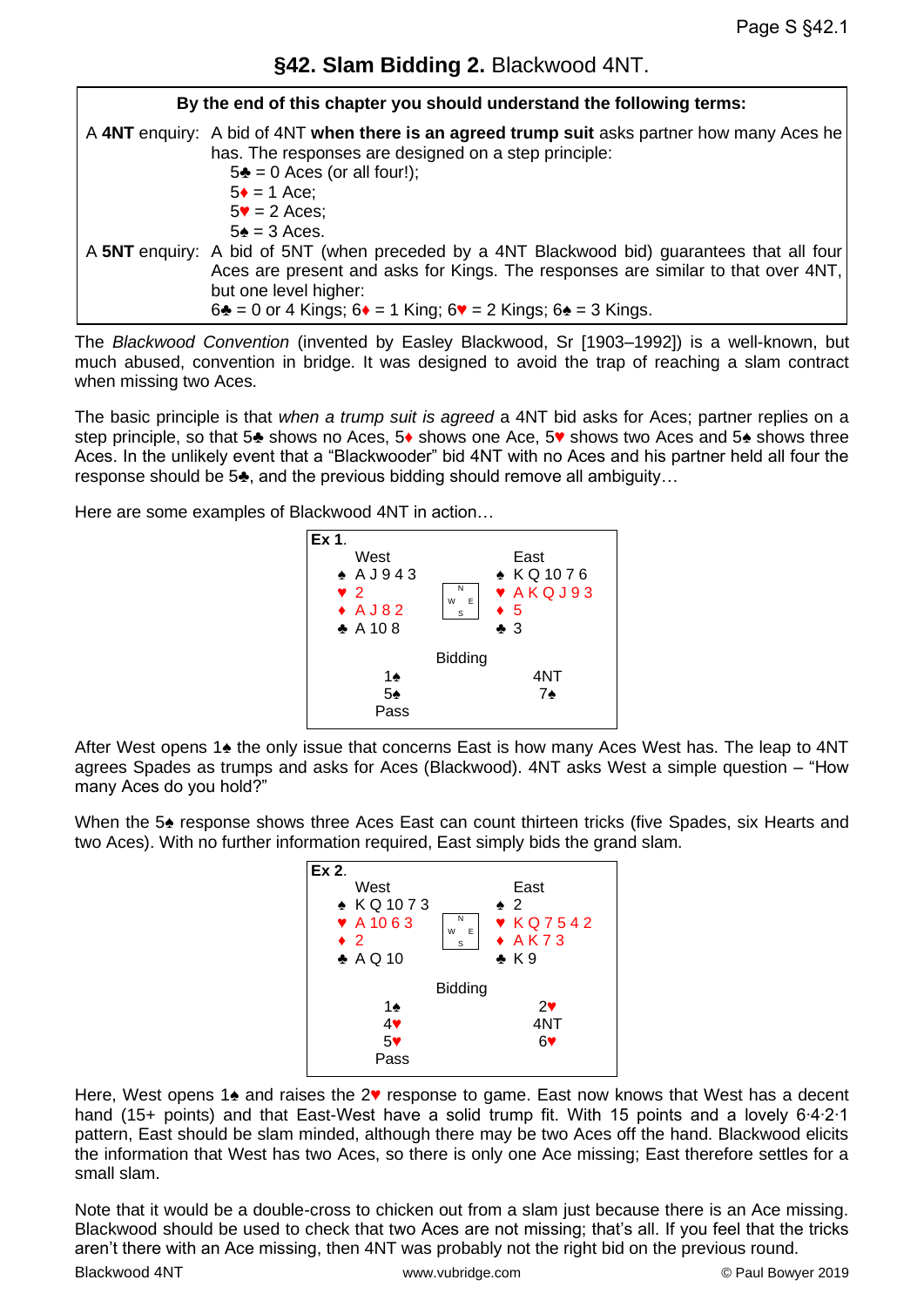

West might like to open with a stronger bid than 1♥ as he has a very powerful hand*;* unfortunately for his side, he is playing weak twos. No matter – 1♥ does not end the auction. Indeed, East raises to 3♥, allowing West to visualise a slam if East has the decency to hold an Ace or two. 4NT elicits the disappointing news that East is bereft in the Ace department, so West hurriedly *signs-off* in 5♥.

Note this – it is important. By having an agreed trump suit (Hearts in this case) the partnership can terminate proceedings if there are insufficient Aces. This would not be possible after a *quantitative sequence* in No-trumps of, say, 1NT – 4NT as there would be no way of stopping the train once it had left the station.



West opens 1♣ and East bides his time with a 1♣ response. West clarifies his opening bid with a jump raise in Spades and East now has to reappraise matters. With 16 points facing about 16 and with a robust 5-4 trump fit the hands look suitable for a slam. To check on Aces (it's just possible that two are missing) East invokes Blackwood and discovers that all Aces are present. Is it worth probing further, looking for a Grand Slam? Probably not, so East settles for 6♠.

There are points about Blackwood that need clarifying.

- Note that 1NT 4NT (and similar sequences) is **not** Blackwood. As there is no agreed trump suit, there is no way of *signing off* in the event of the partnership having insufficient Aces. (See §41. Slam Bidding Part 1).
- A jump to 4NT often agrees a trump suit *by inference*. Thus: 1♥ 4NT, for example, would set Hearts as trumps.
- Blackwood should be used when a player is confident that a slam is in the air but that there may be two Aces off the hand. It should not be used as a fishing expedition on a good hand simply because a player can think of nothing better to do.
- Finding out an Ace is missing should not prevent you from bidding a small slam. If 4NT shows you that you have three Aces, then you should be prepared to bid to the six-level. If you are not confident, then you should not have used Blackwood!
- A bid of 5NT following a 4NT enquiry asks for Kings. It is utterly pointless to do so unless you are investigating a Grand Slam. As such, a 5NT bid guarantees that all four Aces are present.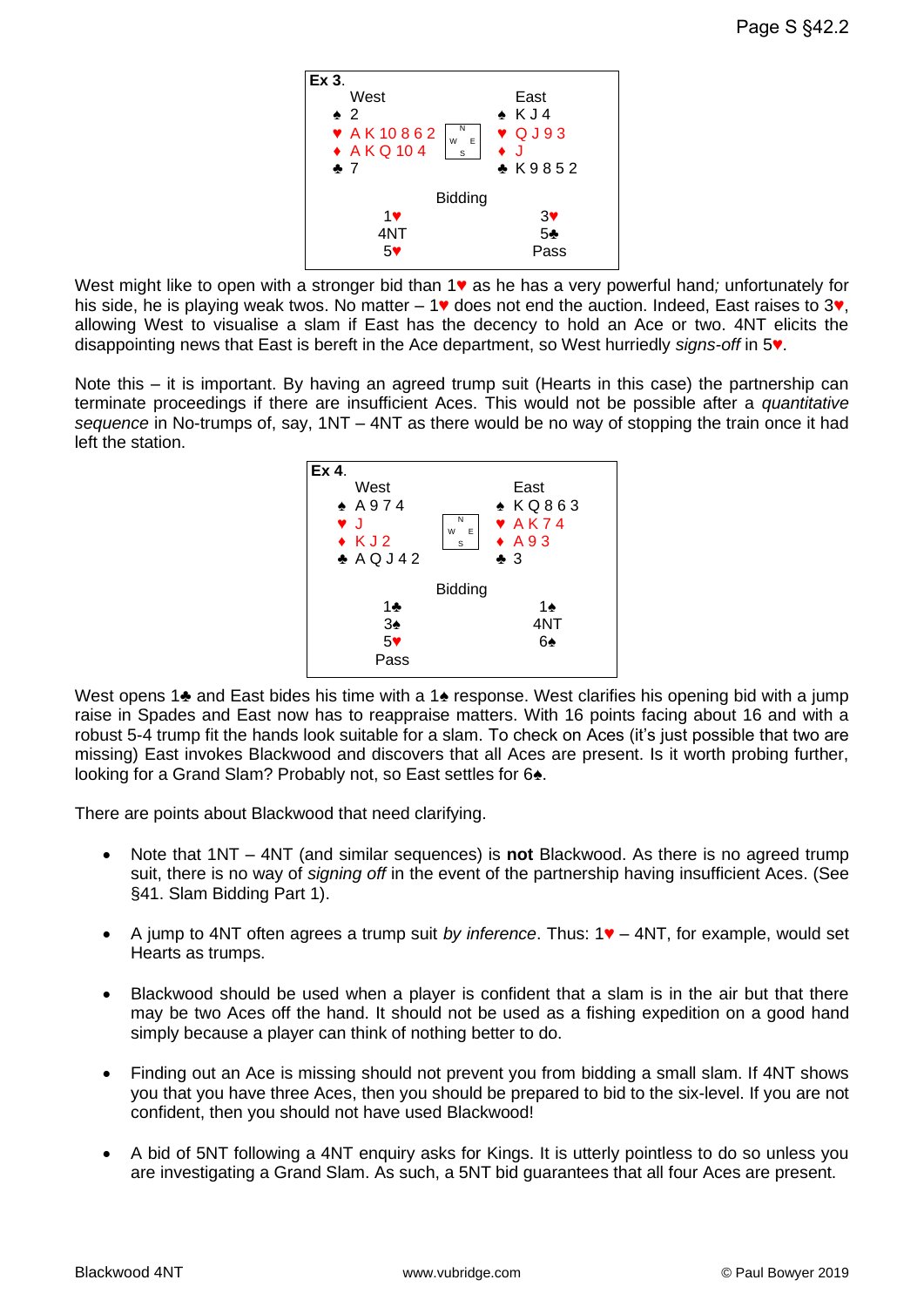## **§42. Quiz on Slam Bidding 2.** Blackwood 4NT.

In each case you are **South**

What is your best bid after the given auctions?

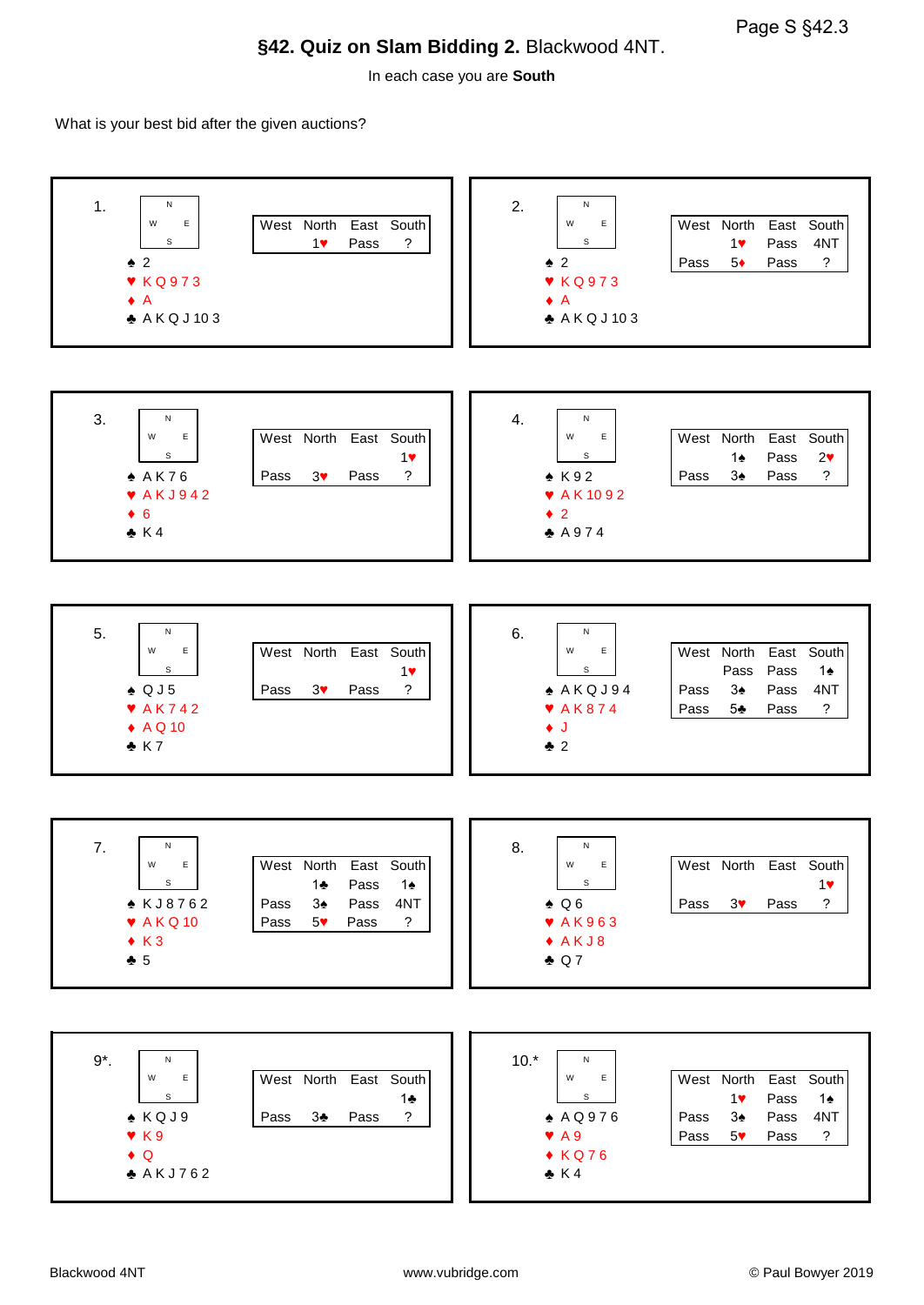Page S §42.4

## **§42. Quiz on Slam Bidding 2.** Blackwood 4NT. **Answers**

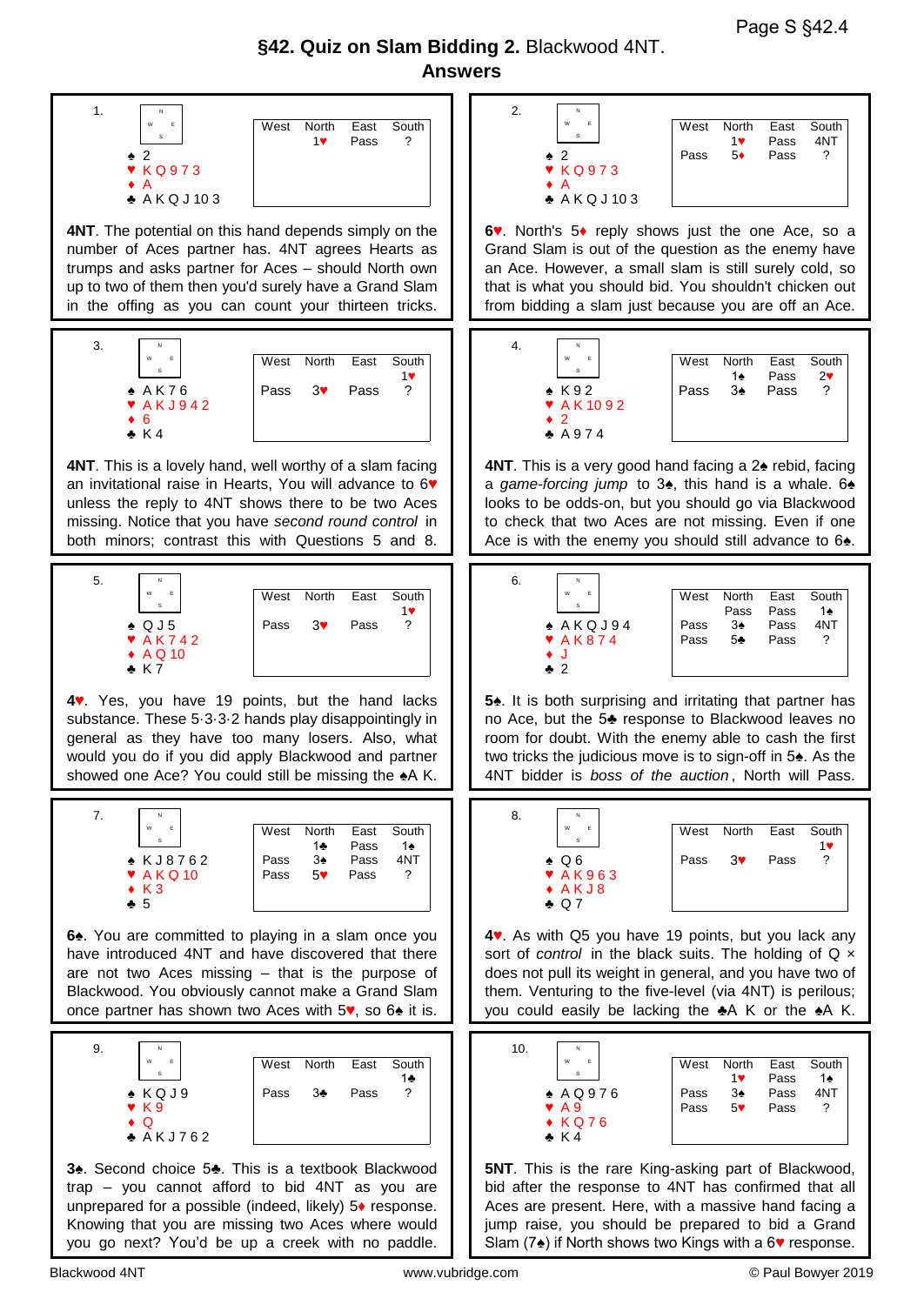

East opens 1♠ and is pleased to see that West makes the limit response of 3♠ (2♦ would be a dereliction of duty!) Now, knowing of a solid ninecard Spade fit, holding a lovely 5∙4∙3∙1 hand with wonderful trumps and a maximum opening bid (19 points) East can visualise a slam. West may have no Aces, though, so Blackwood is required to sort that out. The 5♦ response shows one Ace, so East knows the enemy cannot cash two Aces. 6♠ it is. The hand can always be made by ruffing two Hearts on table, so the count of tricks is **seven** Spades (five in hand and two ruffs in the short trump hand), two Hearts, one (slow) Diamond and two Clubs. 6♠ made.



South opens 1♥ and rebids 3♥ over North's 1♠ reply. Now, facing a jump rebid, North has a whale of a hand; he has prime trump support, two Aces and a side-suit singleton to boot. The hand is worth much more than a feeble raise to game – a slam is surely in the offing. Although unlikely to be missing two Aces, North does best to wheel out Blackwood before bidding 6♥. After the ♦Q lead, South simply has to ruff his Diamond loser on table before drawing trumps. Twelve tricks come from **seven** Heart tricks, two Spades, two Diamonds and a Club. Note that ruffing Spades in the closed hand is the wrong play.



South opens 1♣ and North responds 1♥ for now. South's **limit raise** to 3♥ (showing four-card support and around 16 points) comes as a pleasant surprise. Where are North's losers? Only in Aces, so he applies Blackwood to see how many are missing. **One** is the answer (the 5♥ response shows two of them), so North bids the small slam. Any problems in the play after the ♠10 lead? Well, it's only a case of drawing trumps. *How*, though? You must cash the Ace first – if East has  $\sqrt{Q}$  10  $\times$  then the slam can't make; if West has them there is a *marked finesse*. A Heart to the ♥J followed by the ♥K makes life easy.



This hand illustrates two important points. One is that a 4-4 fit can often generate an extra trick, the other is that by bidding 1♠ and following with 3♣ West is making a *high-level reverse*. Here, then, after the start of 1 $\triangle$  – 2♥ West's 3♣ rebid is forcing to game and shows 16+ points. Knowing of a good fit (and of 32+ points) East should be sniffing a slam. 4NT elicits the information that an Ace is off the hand, so East settles for 6♣. After a Diamond lead West can draw trumps and set up the Spades. The 5-2 split is disappointing, but the last Spade can be ruffed on table. Declarer makes **five** Club tricks (four plus a ruff), three Spades, one Heart and three Diamonds.